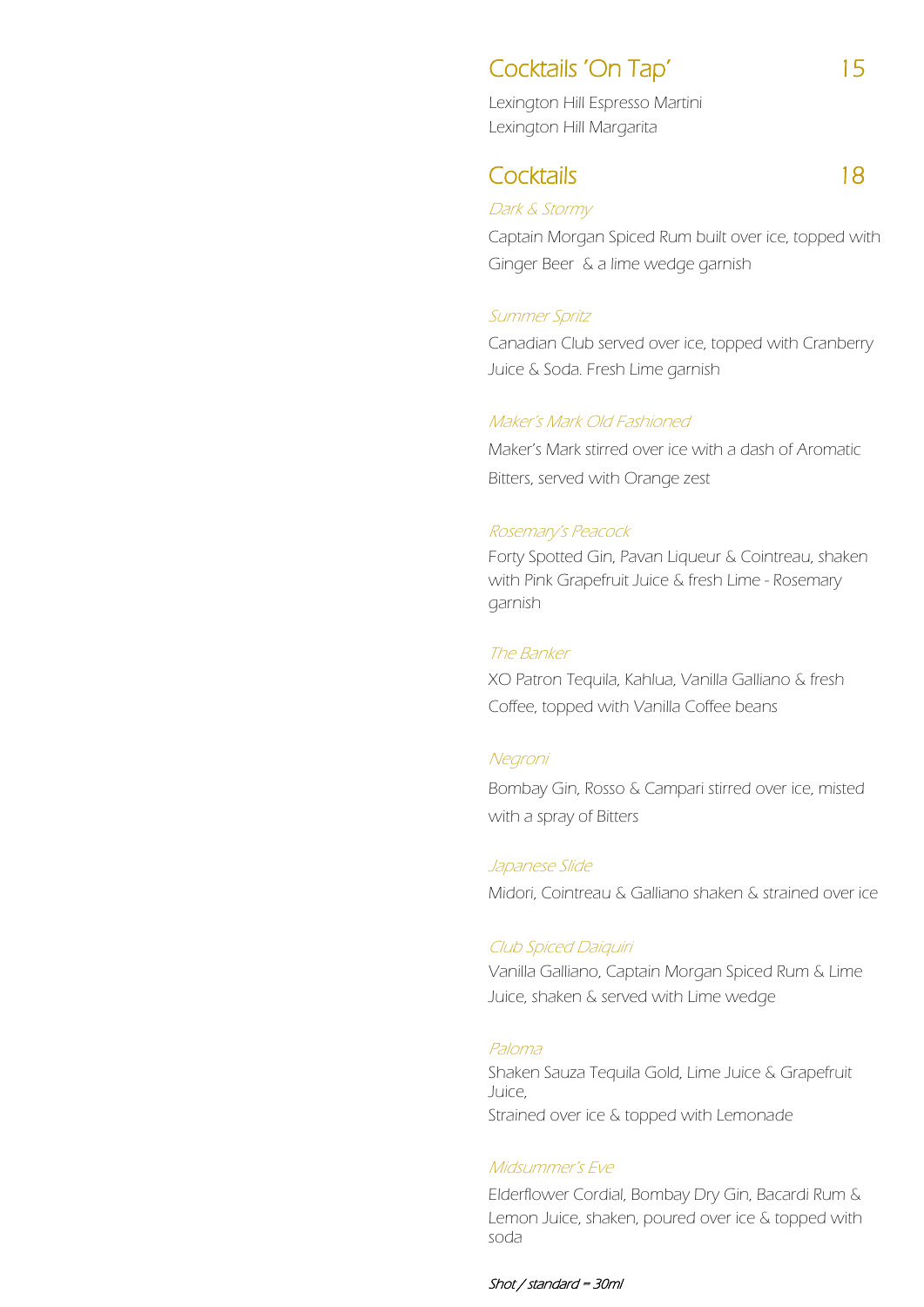# Spirits / Liqueurs 30ml

### Tasmanian Whisky

Shot / standard = 30ml

| Belgrove Black Rye                | 13   |
|-----------------------------------|------|
| Belgrove Rye                      | 17   |
| Hellyers Road Pinot Noir Finish   | 15   |
| Overeem Single Cask Single Malt   | 17   |
| Lark Single Malt Classic Cask 43% | 16.5 |
| Lark Cask 58%                     | 35   |
| Nant Bourbon Cask 43%             | 34   |
| Tasmanian Whisky Liqueur          |      |
| Hellyers Road Whisky Cream        | 10   |
| Sláinte Whisky Liqueur            | 15   |
| Tasmanian Gin                     |      |
| Lark 40 Spotted                   | 10.5 |
| Three Cuts                        | 12   |
| First Impression                  | 10   |
| Tasmanian Vodka                   |      |
| Cape Grim 666                     | 10   |
| Scotch Whisky                     |      |
| Johnnie Walker Red                | 9    |
| Johnnie Walker Gold Reserve       | 10   |
| Johnnie Walker Black              | 10.5 |
| Johnnie Walker Blue               | 45   |
| Dewar's 12yo                      | 10   |
| Chivas Regal                      | 10.5 |
| Auchentoshan                      | 10.5 |
| Dimple 15yo                       | 12   |
| Glenfiddich Single Malt           | 12   |
| Glenmorangie                      | 12.5 |
| Talisker 10yo                     | 12.5 |
| Bowmore No.1                      | 15   |
| Laphroaig                         | 15   |
| Lagavulin 16yo                    | 20   |
| Irish Whiskey                     |      |
| Jameson                           | 10.5 |
| Vodka                             |      |
| Smirnoff                          |      |
| Absolut                           | 9.5  |
| Absolut Flavours - Vanilla        | 10   |
| Ketel One                         | 11   |
| Grey Goose                        | 12   |
|                                   |      |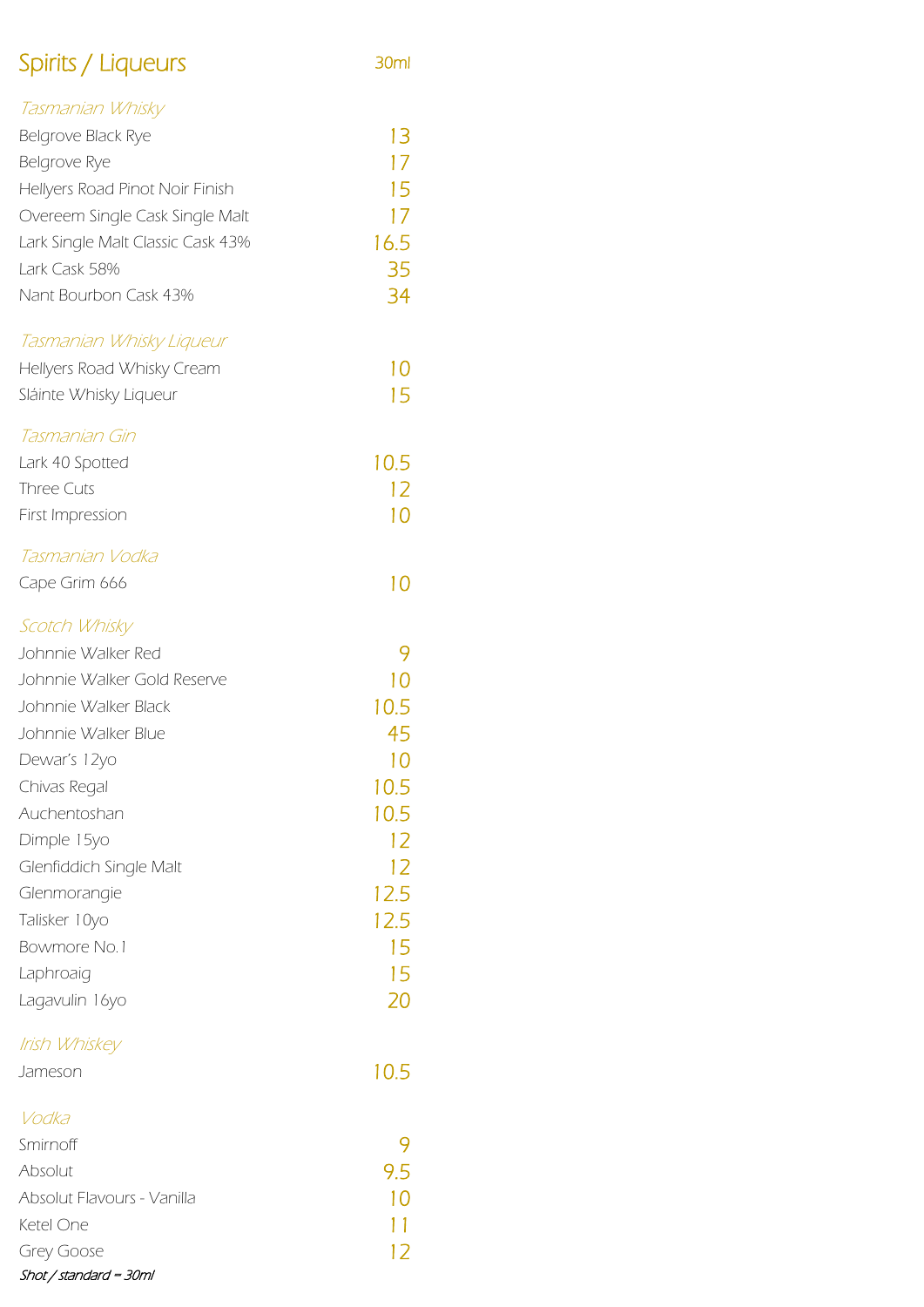| Spirits / Liqueurs cont.                                                                                                                                                                                                                                                  | 30ml                                                                          |
|---------------------------------------------------------------------------------------------------------------------------------------------------------------------------------------------------------------------------------------------------------------------------|-------------------------------------------------------------------------------|
| <b>Bourbon &amp; American Whiskey</b><br>Jim Beam White Label<br>Canadian Club<br>Canadian Club 8yo<br>Southern Comfort<br>Maker's Mark<br>Maker's Mark 46<br>Jack Daniel's Black Label<br>Jack Daniel Single Barrel<br>Woodford Reserve<br>Gentleman Jack<br>Wild Turkey | 7.5<br>9.5<br>10<br>9.5<br>10<br>15<br>10.5<br>11<br>11<br>11.5<br>12         |
| Brandy & Cognac<br>Courvoisier VS<br>Rémy Martin VSOP<br>Hennessey VSOP<br>Courvoisier VSOP<br>Hennessey XO<br>Martell Cordon Bleu                                                                                                                                        | 10.5<br>11<br>11.5<br>12<br>27<br>28                                          |
| Rum<br>Bundaberg<br>Bundaberg Small Batch<br>Bacardi Carta Blanca<br>Pampero Blanco<br>Captain Morgan Spiced Gold<br>Havana Club - Especial & 3 Años<br>Mount Gay<br>Ratu Premium 5yo<br>Ratu Signature 8yo<br>Sailor Jerry Spiced<br>Kraken Spiced                       | 7.5<br>11.5<br>10<br>9<br>9.5<br>10.5<br>10.5<br>10.5<br>10.5<br>10.5<br>11.5 |

### Gin

| Bombay Dry      | 7.5  |
|-----------------|------|
| Tangueray       | 1 O  |
| Bombay Sapphire | 1 O  |
| Roku            | 1 O  |
| Plymouth Sloe   | 10.5 |
| Jinzu           |      |
| Hendrick's      | 11.5 |
|                 |      |

### Tequila

| Espolòn                |      |
|------------------------|------|
| Patrón XO Café         | 12.5 |
| Patrón Silver          | 12.5 |
| Shot / standard = 30ml |      |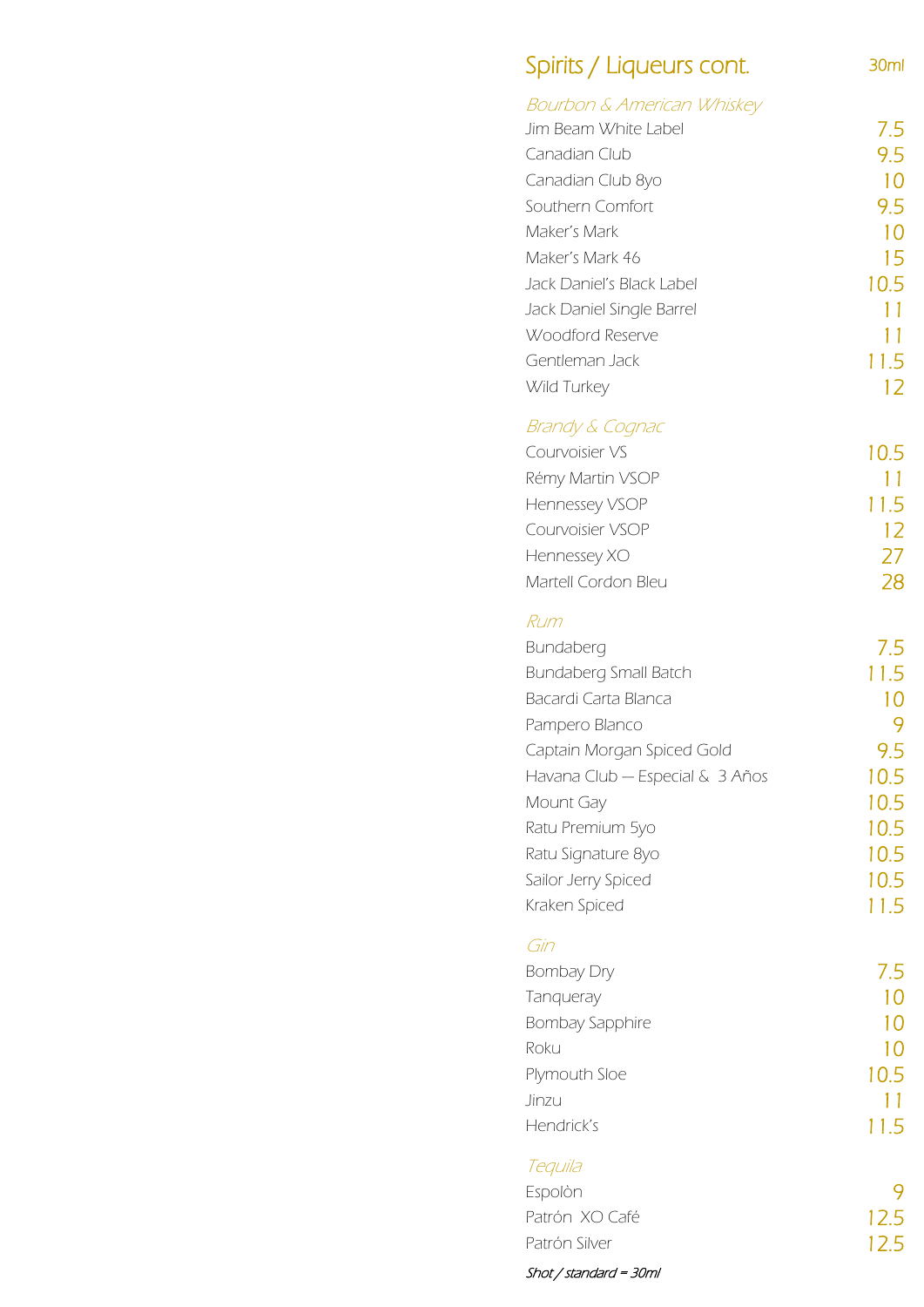## Beer

| Tap Beer                    | 425ml |
|-----------------------------|-------|
| Cascade Pale Ale            | x     |
| Furphy                      | 8     |
| Pure Blonde                 | 8.5   |
| Carlton Draught             | 8.5   |
| Fat Yak Pale Ale            | 9.5   |
| Lazy Yak Session Ale        |       |
| Pirate Life                 | 9.5   |
| Lumber Yak Mountain Cider   | 9.5   |
| 4 Pines                     | 10    |
| Great Northern Super Crisp  | 7.5   |
| Asahi <i>(400ml)</i>        | 11    |
| Stella Artois (500ml Tulip) | 12.5  |

## Bottled Beer

| Tasmanian             |     |
|-----------------------|-----|
| Cascade Premium Light | 65  |
| Cascade Draught       |     |
| Cascade Lager         | 7.5 |
| Cascade Export Stout  | 7.5 |
| Boag's Premium        | 95  |
|                       |     |

### Australian

| Carlton Dry                  |    |
|------------------------------|----|
| Victoria Bitter              |    |
| Pure Blonde                  |    |
| Crown Lager                  |    |
| Great Northern Super Crisp   |    |
| Goose Island IPA             | 10 |
| O'Brien Gluten Free Pale Ale |    |

### International

| Coronita Extra (200ml) | 6 5 |
|------------------------|-----|
| Corona Ligera          |     |
| Corona                 | 10  |
| Peroni Leggera         | x   |
| Peroni Nastro Azzurro  | 10  |
| Heineken               |     |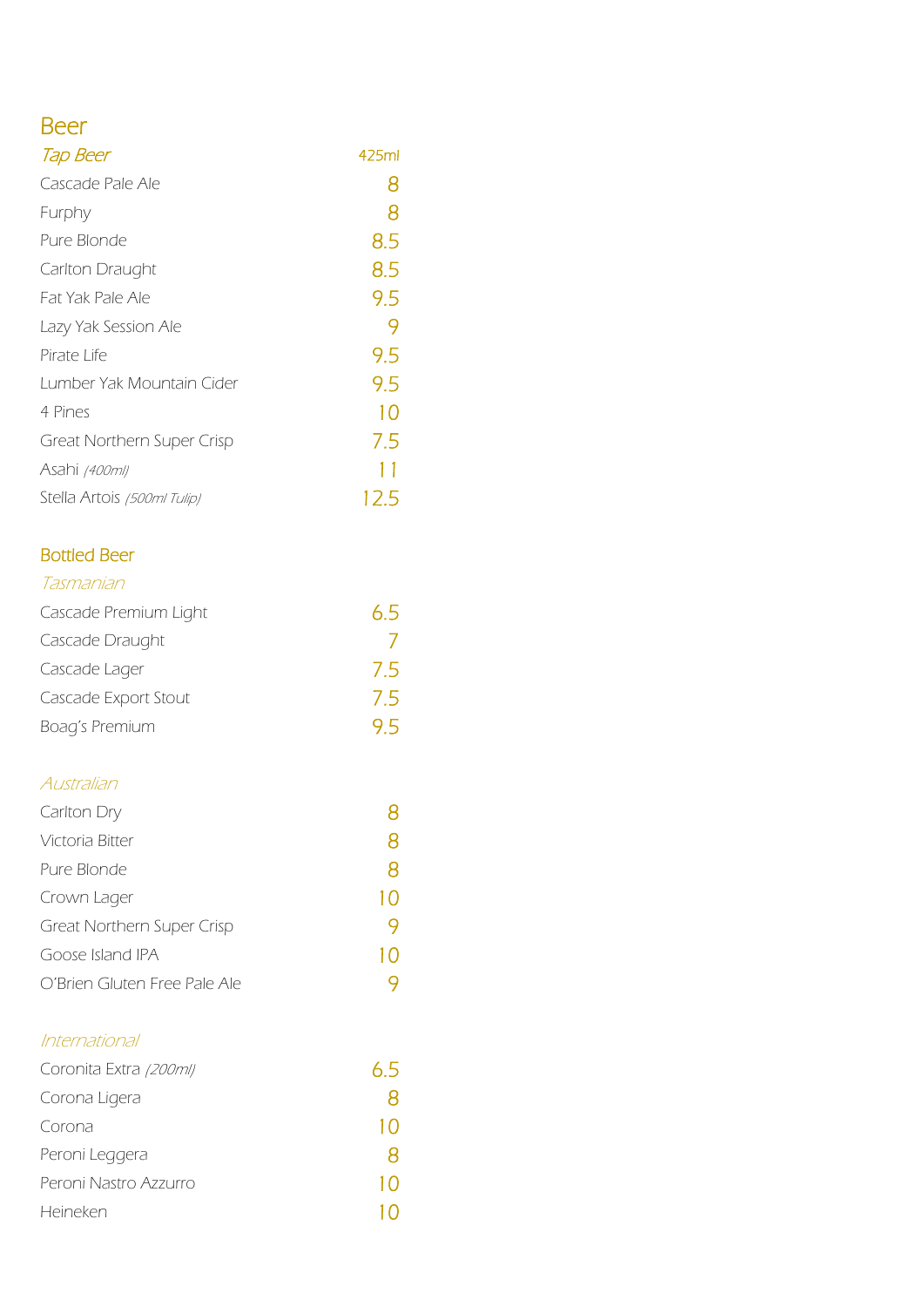| Wine                                      | 150ml |
|-------------------------------------------|-------|
| Wine 'On Tap'                             |       |
| Squealing Pig Sauv Blanc (NZ)             | 10    |
| T'Gallant Cape Schanck Pinot Grigio /Vic/ | 10    |

| Sparkling                        | 150ml | <b>Bottle</b> |
|----------------------------------|-------|---------------|
| NV Jansz (Tas)                   | 12    | 55.           |
| NV Bay of Fires Cuvée Rosé (Tas) | 14    | 65.           |
| NV Arras Brut Elite (Tas)        | 15    | 70.           |
| Arras Rosé (Tas)                 |       | 130.          |
| Moët & Chandon Impérial Gold     |       | 180.          |

| White & Rosé                    | 150ml 250ml   | <b>Bottle</b> |
|---------------------------------|---------------|---------------|
| Nocton Chardonnay (Tas)         | $10 \quad 15$ | - 48          |
| Goaty Hill Chardonnay (Tas)     | 15 25 75      |               |
| Lisdillon Sauvignon Blanc (Tas) | $10 \quad 15$ | -48           |
| Bell & Gong Pinot Gris (Tas)    | 10 15         | 48            |
| Parish Vineyards Riesling (Tas) | 14 23         | 68            |
| Stoney Vineyard Rosé (Tas)      | 14 23         | 68            |

### Red

| Langmeil Barossa Shiraz (SA)      | 10 15 48 |  |
|-----------------------------------|----------|--|
| Waterton Hall Shiraz (Tas)        | 10 15 48 |  |
| Wynns 'The Gables' Cab Sauv (Vic) | 13 20 60 |  |
| Holm Oak Cabernet Merlot (Tas)    | 14 22 68 |  |
| Super Natural Pinot Noir (Tas)    | 14 22 68 |  |
| Dalrymple Pinot Noir (Tas)        | 15 20 70 |  |

## Fortified

| Port                 | 60ml |
|----------------------|------|
| Galway Pipe          | 12.  |
| Penfolds Grandfather | -20- |